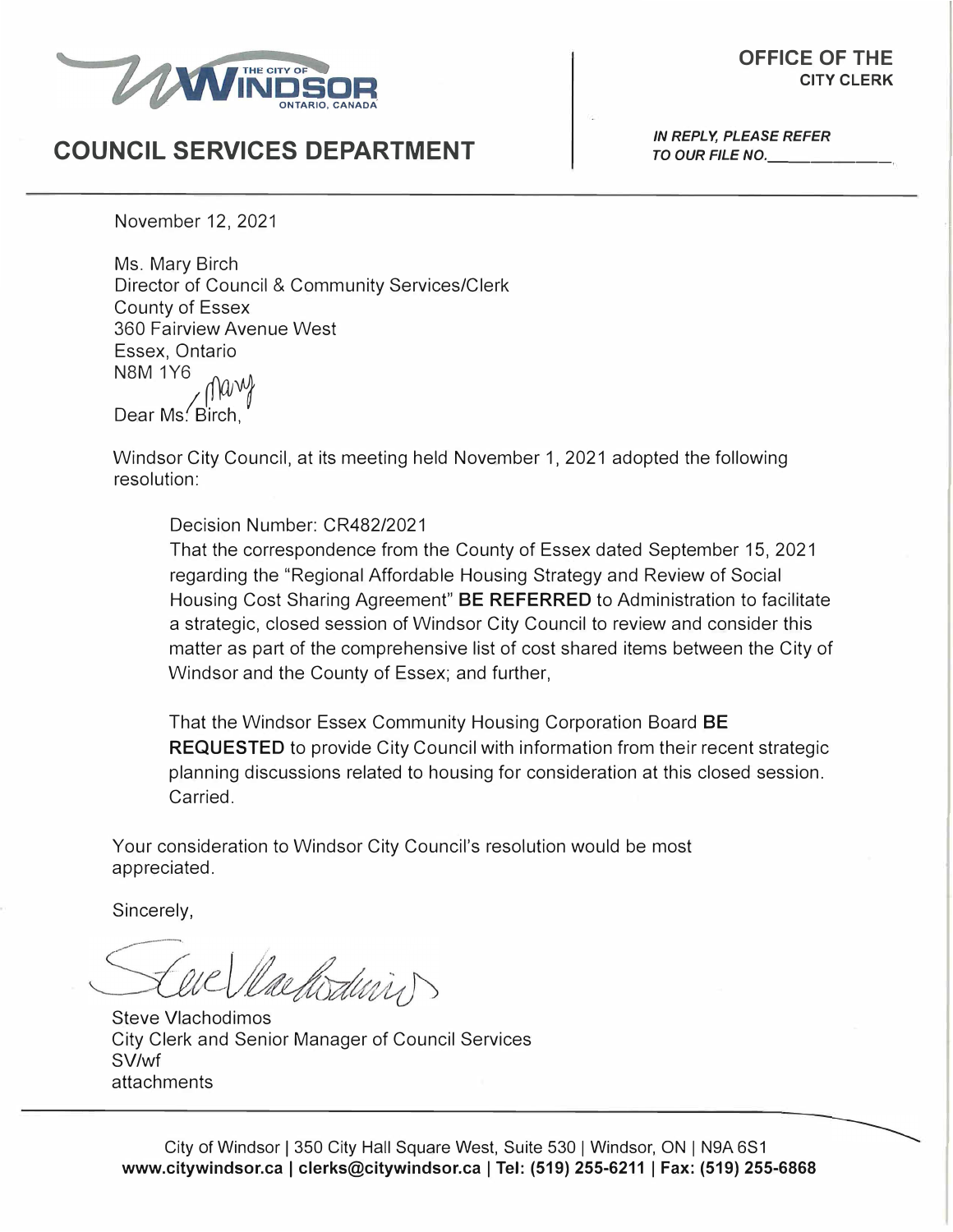**cc: Marina Clemens, Chair, Board of Directors, Windsor Essex Community Housing Corporation** 

**Gary McNamara, Warden, County of Essex** 

**Sandra Bradt, Executive Issues Coordinator, Human & Health Services, City of Windsor Debbie Cercone, Executive Director, Housing & Children Services, City of Windsor Jelena Payne, Commissioner of Community Development and Health Services, City of Windsor** 

 $\hat{\mathbf{r}}$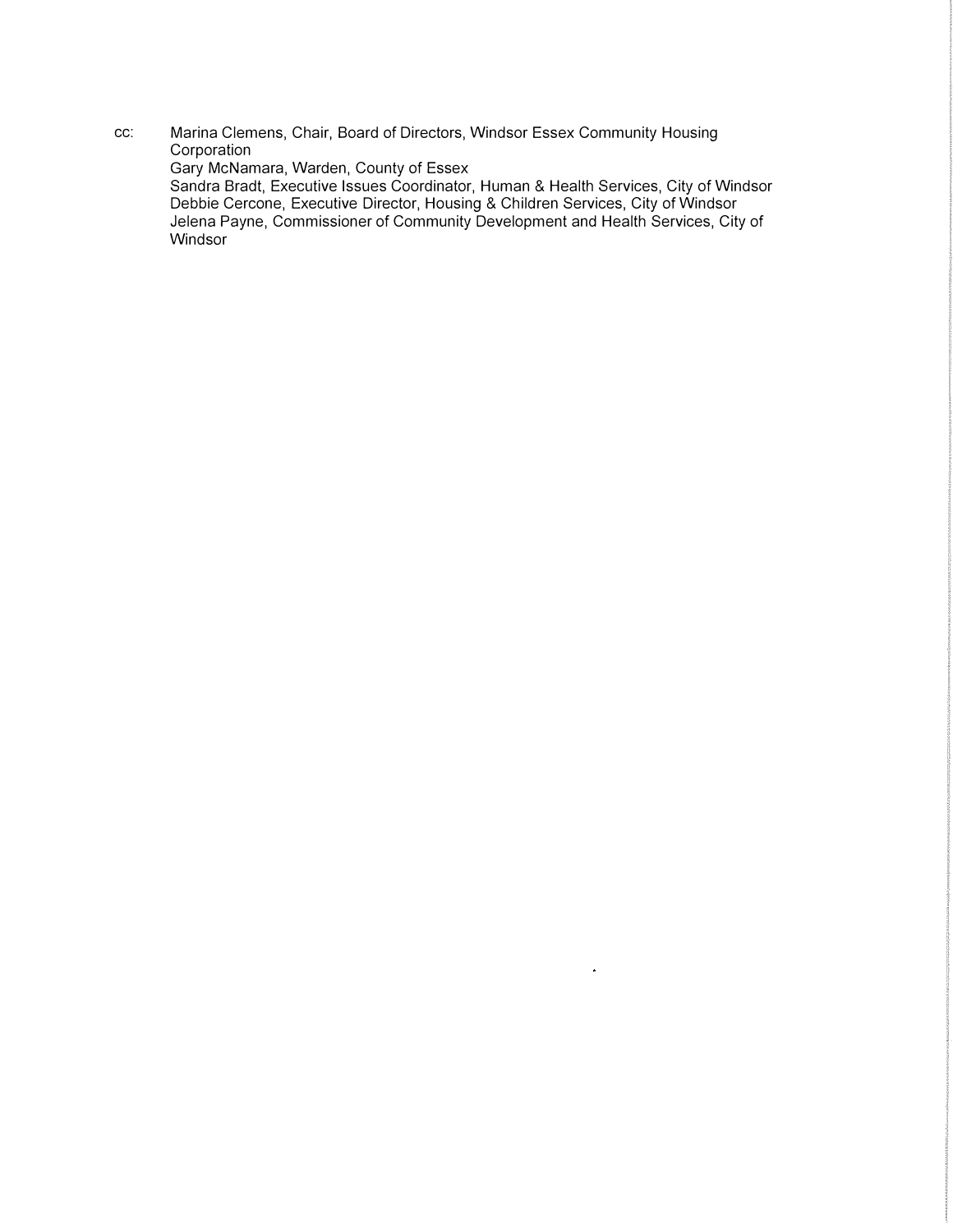

Gary McNamara 2008 and 2008 and 2008 and 2008 and 2008 and 2008 and 2008 and 2008 and 2008 and 2008 and 2008 and 2008 and 2008 and 2008 and 2008 and 2008 and 2008 and 2008 and 2008 and 2008 and 2008 and 2008 and 2008 and 2 Essex County Warden The Corporation of the County of Essex

September 15, 2021

Windsor City Council c/o Steve Vlachodimos City Clerk 350 City Hall Square West, Room 530 Windsor, Ontario N9A 6S1

## **VIA EMAIL** - [svlachodimos@citywindsor.ca;](mailto:svlachodimos@citywindsor.ca) [clerks@citywindsor.ca](mailto:clerks@citywindsor.ca)

Dear Mayor Dilkens and City Councillors:

## **Re: Regional Affordable Housing Strategy and Review of Social Housing Cost Sharing Agreement**

More than ever before, residents of both the City of Windsor and County of Essex are struggling to find affordable housing options within the region. I think we can agree that we're experiencing an affordable housing crisis within the region and it's incumbent on the municipalities within the region to collaborate to develop a plan to address this crisis.

As the Service Manager for the region, Federal and Provincial funding opportunities do become available to you, however, we know they are often restrictive due to the tight deadlines which don't provide for ample time to develop proposals or to seek out private sector investors who may be able to offer some affordable housing partnership solutions.

At the August  $11<sup>th</sup>$ , 2021 meeting of County Council, a proposal to support an application for a Round 2 Rapid Housing Initiative in Leamington, by way of a 20-year commitment to fund operational costs, was presented by City Administration. County Council was supportive of the project and agreeable to the funding commitment, however, it was recognized that going forward, there is a need for a regional Affordable Housing Strategy to be developed so plans are in place when funding and partnership opportunities are presented.

519-776-6441 ext. 1327 TTY 1-877-624-4832

 $\beta$  360 Fairview Ave. W.<br>Suite # 314 Essex, ON N8M 1Y6

Countyofessex.ca Consolidated Agenda - City Council Meeting November 1, 2021<br>Page 35 of 119

Page 1 of 2